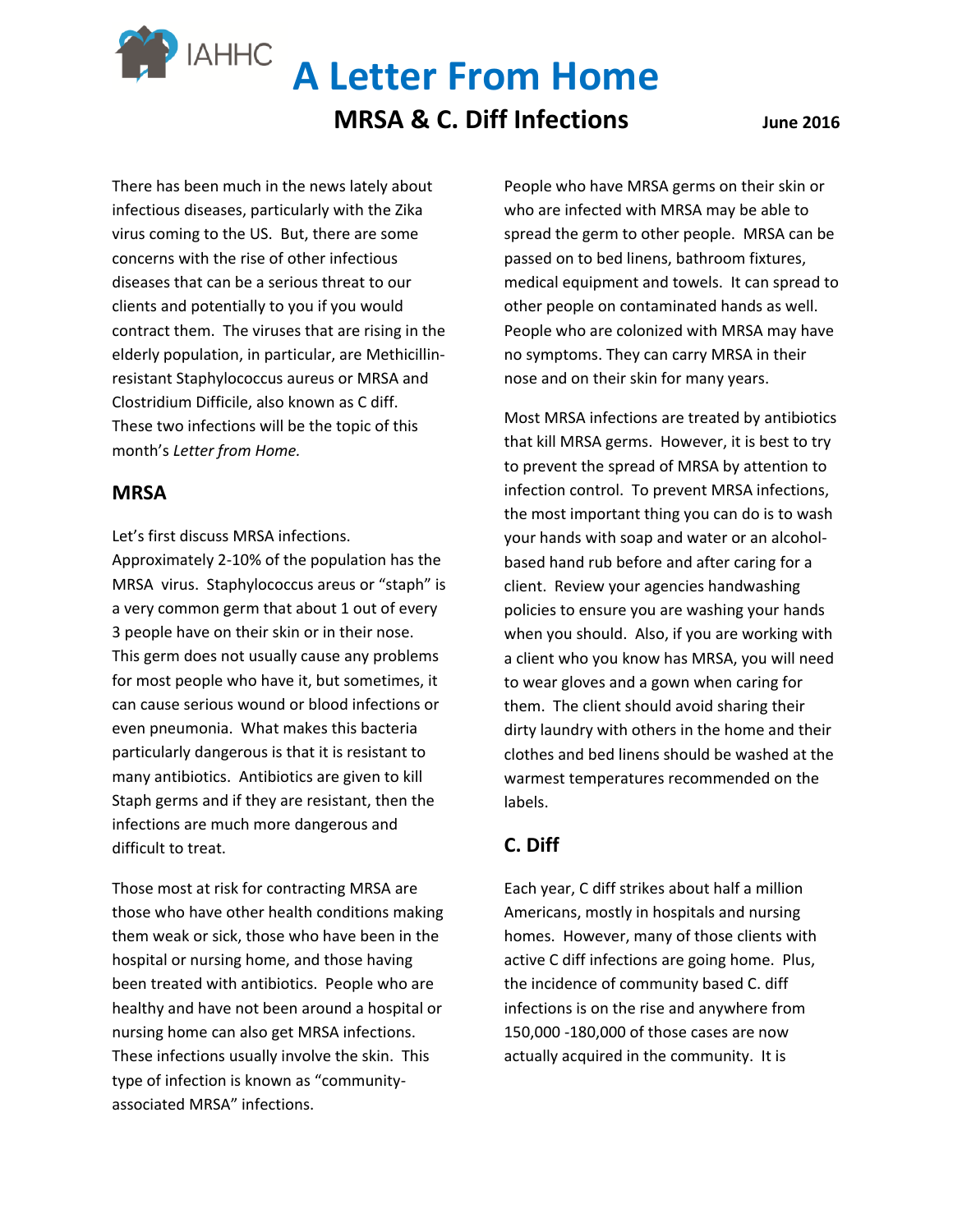# **A Letter From Home**

## **MRSA & C. Diff Infections** *June* 2016

difficult to determine the exact degree to which the infection has increased, but the experts agree that it is on the rise.

**IAHHC** 

Most cases of C. diff occur in people taking broad-spectrum antibiotics. These antibiotics kill "bad" bacteria as well as "good" bacteria in the gut that keep C. diff at bay. Other risk factors for acquiring C diff include age over 65, recent discharge from the hospital, use of proton pump inhibitor medications, and those who are immunocompromised or suffering from a serious underlying illness. Also, once a person has had C diff more than a few times, their likelihood of recurrence is over 50%, says the CDC's expert, Clifford McDonald, MD.

C. diff is generally spread by direct and indirect contact with the client or the client's environment. C. diff spores can live outside the human body for a long time and may be found on things in the environment such as bed linens, bathroom fixtures and toilets, and medical equipment. C. diff produces spores that can persist in the environment for many months (up to 5 months) and are highly resistant to cleaning and disinfection measures. You could without proper measures spread the bacteria to clients or contaminate surfaces through hand contact. Symptoms of infections from C. diff include: diarrhea, fever, loss of appetite, nausea and abdominal pain or tenderness.

C. diff complications can be severe diarrhea that can lead to loss of fluids and very low blood pressure. In some cases, kidney function may deteriorate and cause kidney failure. Bowel perforation may occur in the large intestines

and dump bacteria from the colon into the abdominal cavity and cause a major infection.

Even in mild to moderate C. diff cases, infections can spread quickly if not treated in a timely fashion. In one study, it was found that asking two questions of a client can help identify potential C. diff infection likelihood. Those questions include, "have you been on a broad-spectrum antibiotic within the last 3 months?" and "have you had a C-diff. infection in the past?" Even if clients have no active symptoms, they can still be carriers because they may be shedding spores and can spread the disease.

Clients suspected of having C. diff. should use a private bathroom, if at all possible and their soiled laundry should be kept separate from the other members of the family. You should wear gloves when treating the client, even during short visits as contact with even the client's environment can spread the disease. Hands should be washed immediately when gloves are removed. Alcohol hand gels are very effective in preventing contamination and spread. However, they do not kill the spores completely. Therefore, water and soap is necessary if your client has C. Diff. Gloves should also be used and removed properly to prevent hand contamination.

You should also wear protective gowns when having contact with client's soiled laundry or bed linens. Client equipment, such as the toilet or bedside commode should be cleaned with bleach-based disinfectant after each use. You can also use a 1:10 dilution of bleach (mixed fresh daily) if your agency allows.